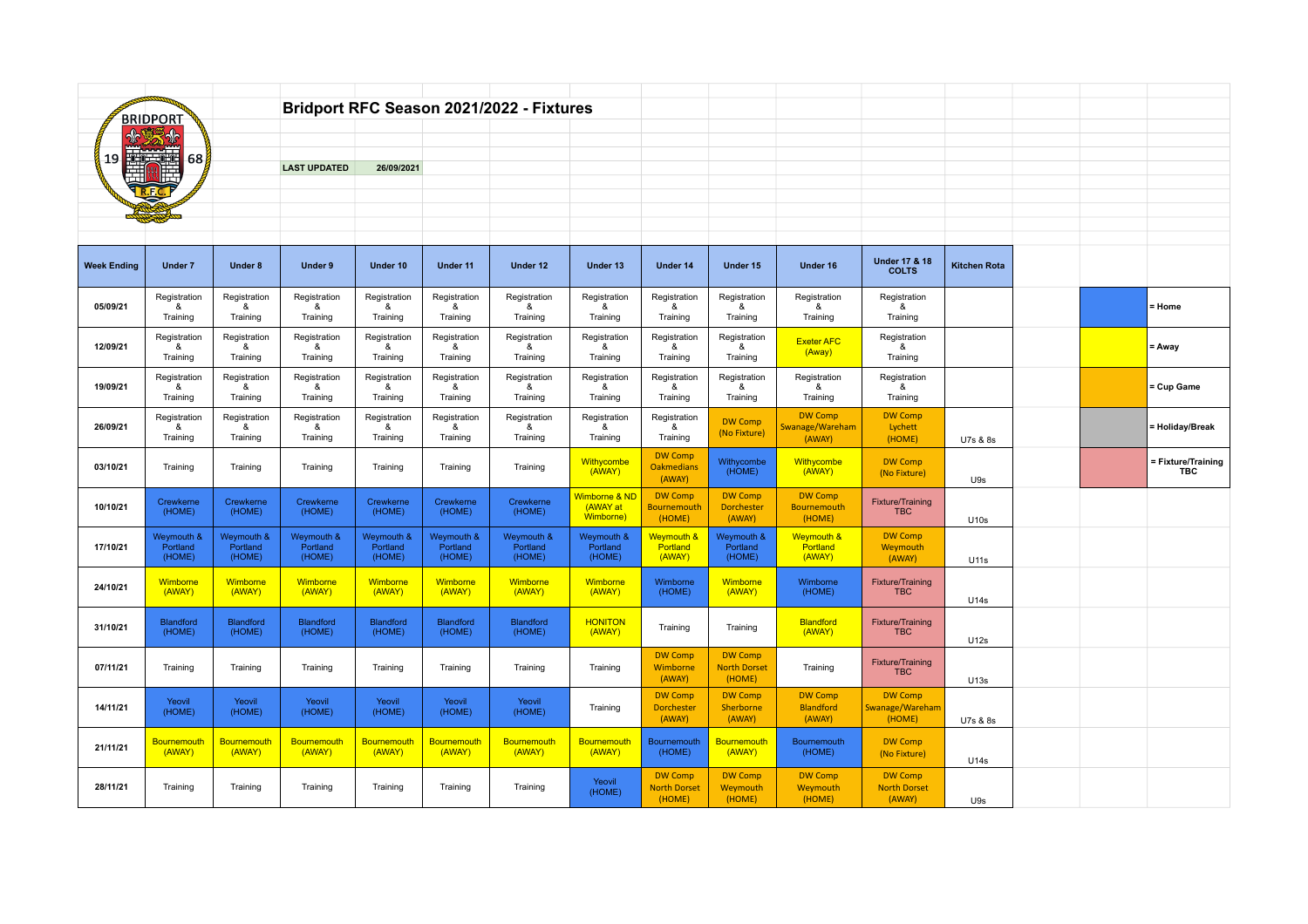|                    | <b>BRIDPORT</b>                 |                                  |                                  |                                 |                                 | Bridport RFC Season 2021/2022 - Fixtures |                                            |                              |                                 |                                |                                          |                     |  |  |
|--------------------|---------------------------------|----------------------------------|----------------------------------|---------------------------------|---------------------------------|------------------------------------------|--------------------------------------------|------------------------------|---------------------------------|--------------------------------|------------------------------------------|---------------------|--|--|
| 19                 | 高美麗<br>68                       |                                  | <b>LAST UPDATED</b>              | 26/09/2021                      |                                 |                                          |                                            |                              |                                 |                                |                                          |                     |  |  |
|                    |                                 |                                  |                                  |                                 |                                 |                                          |                                            |                              |                                 |                                |                                          |                     |  |  |
|                    |                                 |                                  |                                  |                                 |                                 |                                          |                                            |                              |                                 |                                |                                          |                     |  |  |
| <b>Week Ending</b> | <b>Under 7</b>                  | <b>Under 8</b>                   | <b>Under 9</b>                   | Under 10                        | Under 11                        | Under 12                                 | Under 13                                   | Under 14                     | Under 15                        | Under 16                       | <b>Under 17 &amp; 18</b><br><b>COLTS</b> | <b>Kitchen Rota</b> |  |  |
| 05/12/21           | Sidmouth<br>(HOME)              | Sidmouth<br>(AWAY)               | Sidmouth<br>(HOME)               | Sidmouth<br>(AWAY)              | Sidmouth<br>(HOME)              | Sidmouth<br>(AWAY)                       | Sidmouth<br>(HOME)                         | Sidmouth<br>(AWAY)           | Sidmouth<br>(HOME)              | Sidmouth<br>(AWAY)             | Fixture/Training<br><b>TBC</b>           | U11s                |  |  |
| 12/12/21           | Training                        | Training                         | Training                         | Training                        | Training                        | Training                                 | <b>Dorchester</b><br>(HOME)                | Dorchester<br>(HOME)         | Training                        | <b>DW Comp</b><br>(No Fixture) | Fixture/Training<br><b>TBC</b>           | U12s                |  |  |
| 19/12/21           | Christchurch<br>(HOME)          | Christchurch<br>(HOME)           | Christchurch<br>(HOME)           | Christchurch<br>(HOME)          | Christchurch<br>(HOME)          | Christchurch<br>(HOME - TBC)             | Christchurch<br>(HOME - TBC)               | Christchurch<br>(AWAY - TBC) | Christchurch<br>(HOME)          | Training                       | Fixture/Training<br><b>TBC</b>           | U15s                |  |  |
| 26/12/21           |                                 |                                  |                                  |                                 |                                 |                                          |                                            |                              |                                 |                                | Fixture/Training<br><b>TBC</b>           |                     |  |  |
| 02/01/22           | Training                        | Training                         | Training                         | Training                        | Training                        | Training                                 | Training                                   | Training                     | Training                        | Training                       | <b>Fixture/Training</b><br><b>TBC</b>    |                     |  |  |
| 09/01/22           | <b>HONITON</b><br>(HOME)        | <b>HONITON</b><br>(HOME)         | <b>HONITON</b><br>(AWAY)         | <b>HONITON</b><br>(HOME)        | <b>HONITON</b><br>(AWAY)        | <b>HONITON (HOME)</b>                    | Lychett Minster<br>(AWAY)                  | <b>HONITON</b><br>(HOME)     | Lychett Minster<br>(AWAY)       | <b>HONITON (HOME)</b>          | Fixture/Training<br><b>TBC</b>           |                     |  |  |
| 16/01/22           | Training                        | Training                         | Training                         | Training                        | Training                        | Training                                 | Wimborne & ND<br>(AWAY at North<br>Dorset) | Training                     | Training                        | Training                       | <b>DW Comp</b><br>Yeovil<br>(AWAY)       | TBC                 |  |  |
| 23/01/22           | Training                        | Training                         | Training                         | Training                        | Training                        | Training                                 | <b>Dorchester</b><br>(AWAY)                | Training                     | Training                        | <b>DW Comp</b>                 | <b>DW Comp</b><br>Salisbury<br>(HOME)    | TBC                 |  |  |
| 30/01/22           | <b>Dorchester</b><br>(AWAY)     | <b>Dorchester</b><br>(AWAY)      | <b>Dorchester</b><br>(AWAY)      | <b>Dorchester</b><br>(AWAY)     | <b>Dorchester</b><br>(AWAY)     | Dorchester<br>(AWAY)                     | Training                                   | Training                     | Dorchester<br>(AWAY)            | <b>DW Comp</b>                 | <b>DW Comp</b>                           | TBC                 |  |  |
| 06/02/22           | Training                        | Training                         | Training                         | Training                        | Training                        | <b>DW Comp</b>                           | <b>DW Comp</b><br>(No Fixture)             | <b>DW Comp</b>               | <b>DW Comp</b>                  | <b>DW Comp</b>                 | <b>DW Comp</b>                           | TBC                 |  |  |
| 13/02/22           | <b>Crewkerne</b><br>(AWAY)      | <b>Crewkerne</b><br>(AWAY)       | Crewkerne<br>(AWAY)              | Crewkerne<br>(AWAY)             | Crewkerne<br>(AWAY)             | <b>DW Comp</b>                           | <b>DW Comp</b><br>Dorchester<br>(AWAY)     | <b>DW Comp</b>               | <b>DW Comp</b>                  | Training                       | <b>DW Comp</b>                           | TBC                 |  |  |
| 20/02/22           | <b>ychett Minster</b><br>(HOME) | <b>Lychett Minster</b><br>(HOME) | <b>Lychett Minster</b><br>(HOME) | <b>ychett Minster</b><br>(HOME) | <b>Lychett Minste</b><br>(HOME) | Training                                 | <b>Lychett Minster</b><br>(HOME)           | Training                     | <b>Lychett Minste</b><br>(HOME) | Training                       | <b>Lychett Minster</b><br>(AWAY)         | TBC                 |  |  |
| 27/02/22           | Oakmedians<br>(AWAY)            | <u>Oakmedians</u><br>(AWAY)      | <b>Oakmedians</b><br>(AWAY)      | <b>Oakmedians</b><br>(AWAY)     | <b>Oakmedians</b><br>(AWAY)     | Oakmedians<br>(AWAY)                     | <b>Oakmedians</b><br>(AWAY)                | Oakmedians<br>(HOME)         | <b>Oakmedians</b><br>(AWAY)     | Oakmedians<br>(HOME)           | Oakmedians<br>(HOME)                     | TBC                 |  |  |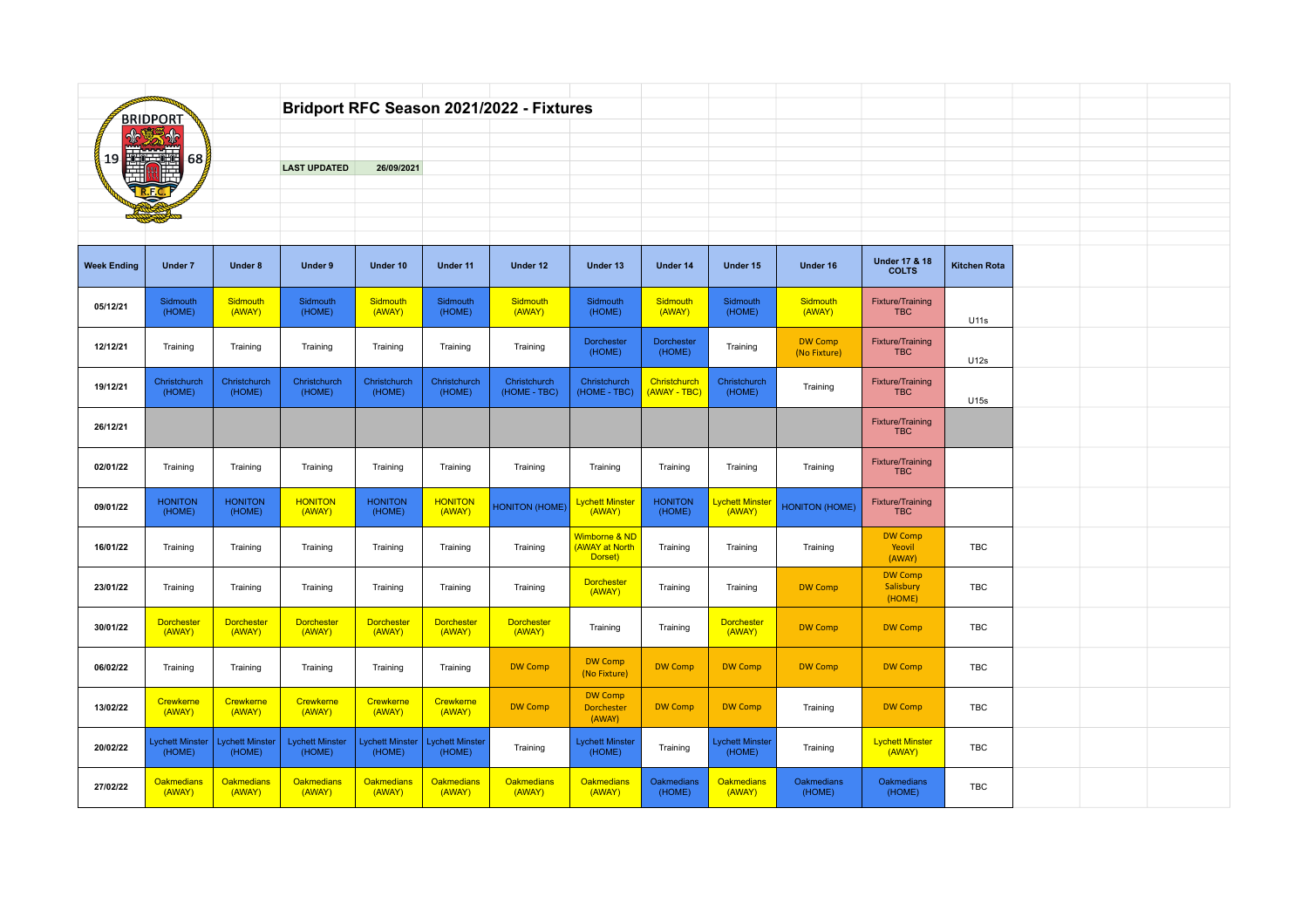|                    | <b>BRIDPORT</b>               |                               |                               |                               |                               | Bridport RFC Season 2021/2022 - Fixtures |                                       |                                                                   |                                |                                          |                                          |                     |  |  |
|--------------------|-------------------------------|-------------------------------|-------------------------------|-------------------------------|-------------------------------|------------------------------------------|---------------------------------------|-------------------------------------------------------------------|--------------------------------|------------------------------------------|------------------------------------------|---------------------|--|--|
|                    | 美国                            |                               |                               |                               |                               |                                          |                                       |                                                                   |                                |                                          |                                          |                     |  |  |
| 19                 | 68                            |                               | <b>LAST UPDATED</b>           | 26/09/2021                    |                               |                                          |                                       |                                                                   |                                |                                          |                                          |                     |  |  |
|                    |                               |                               |                               |                               |                               |                                          |                                       |                                                                   |                                |                                          |                                          |                     |  |  |
|                    |                               |                               |                               |                               |                               |                                          |                                       |                                                                   |                                |                                          |                                          |                     |  |  |
| <b>Week Ending</b> | Under 7                       | <b>Under 8</b>                | Under 9                       | Under 10                      | Under 11                      | Under 12                                 | Under 13                              | Under 14                                                          | Under 15                       | Under 16                                 | <b>Under 17 &amp; 18</b><br><b>COLTS</b> | <b>Kitchen Rota</b> |  |  |
| 06/03/22           | Training                      | Training                      | Training                      | Training                      | Training                      | <b>DW Comp</b>                           | <b>DW Comp</b><br>Sherborne<br>(HOME) | <b>DW Comp</b>                                                    | <b>DW Comp</b>                 | Dorchester<br>(HOME)                     | Fixture/Training<br><b>TBC</b>           | TBC                 |  |  |
| 13/03/22           | <b>North Dorset</b><br>(HOME) | <b>North Dorset</b><br>(HOME) | <b>North Dorset</b><br>(HOME) | <b>North Dorset</b><br>(HOME) | <b>North Dorset</b><br>(HOME) | <b>North Dorset</b><br>(HOME)            | <b>North Dorset</b><br>(HOME)         | <b>North Dorset</b><br>(AWAY)                                     | <b>North Dorset</b><br>(HOME)  | <b>DW Comp</b>                           | <b>North Dorset</b><br>(AWAY)            | TBC                 |  |  |
| 20/03/22           | Training                      | Training                      | Training                      | Training                      | Training                      | <b>DW Comp</b>                           | <b>DW Comp</b><br>Weymouth<br>(AWAY)  | <b>DW Comp</b>                                                    | <b>DW Comp</b>                 | <b>DW Comp</b>                           | <b>DW Comp</b>                           | TBC                 |  |  |
| 27/03/22           | Poole<br>(AWAY)               | Poole<br>(AWAY)               | Poole<br>(AWAY)               | Poole<br>(AWAY)               | Poole<br>(AWAY)               | Poole<br>(AWAY)                          | <b>ELLINGHAM</b><br>(AWAY)            | Training                                                          | <b>ELLINGHAM</b><br>(HOME)     | <b>ELLINGHAM</b><br>(HOME)               | <b>DW Comp</b>                           | TBC                 |  |  |
| 03/04/22           | Training                      | Training                      | Training                      | Training                      | Training                      | <b>DW Comp</b>                           | <b>DW Comp</b><br>Wimborne<br>(HOME)  | <b>DW Comp</b>                                                    | <b>DW Comp</b>                 | Training                                 | <b>DW Comp</b>                           | TBC                 |  |  |
| 10/04/22           | Sherborne<br>(HOME)           | Sherborne<br>(HOME)           | Sherborne<br>(HOME)           | Sherborne<br>(HOME)           | Sherborne<br>(HOME)           | Sherborne<br>(HOME)                      | Sherborne<br>(HOME)                   | Sherborne<br>(AWAY)                                               | Sherborne<br>(HOME)            | Sherborne<br>(AWAY)                      | Sherborne<br>(AWAY)                      | TBC                 |  |  |
| 17/04/22           |                               |                               |                               |                               |                               |                                          |                                       |                                                                   |                                |                                          |                                          |                     |  |  |
| 24/04/22           | Training                      | Training                      | Training                      | Training                      | Training                      | Training                                 | Swanage &<br>Wareham<br>(AWAY)        | Swanage &<br>Wareham<br><b>PURBECK</b><br><b>SHARKS</b><br>(HOME) | Swanage &<br>Wareham<br>(AWAY) | Swanage &<br>Wareham<br>(HOME - u16 TBC) | Fixture/Training<br><b>TBC</b>           | TBC                 |  |  |
| 01/05/22           | <b>HONITON</b><br>(Away)      | <b>HONITON</b><br>(Home)      | <b>HONITON (Away)</b>         | <b>HONITON</b><br>(Home)      | <b>HONITON</b><br>(Away)      | <b>HONITON (Home)</b>                    | <b>HONITON</b><br>(Away)              | <b>HONITON</b><br>(Home)                                          | Training                       | <b>HONITON (Home)</b>                    | <b>Fixture/Training</b><br><b>TBC</b>    |                     |  |  |
| 08/05/22           | Training                      | Training                      | Training                      | Training                      | Training                      | DW Comp (2 May) DW Comp (2 May           |                                       | Training                                                          | Training                       | Training                                 | Fixture/Training<br><b>TBC</b>           | TBC                 |  |  |
| 15/05/22           | Training                      | Training                      | Training                      | Training                      | Training                      | Training                                 | Training                              | Training                                                          | Training                       | Training                                 | Fixture/Training<br><b>TBC</b>           |                     |  |  |
| 22/05/22           | Training                      | Training                      | Training                      | Training                      | Training                      | Training                                 | Training                              | Training                                                          | Training                       | Training                                 | Fixture/Training<br><b>TBC</b>           |                     |  |  |
| 29/05/22           | Training                      | Training                      | Training                      | Training                      | Training                      | Training                                 | Training                              | Training                                                          | Training                       | Training                                 | Fixture/Training<br><b>TBC</b>           |                     |  |  |